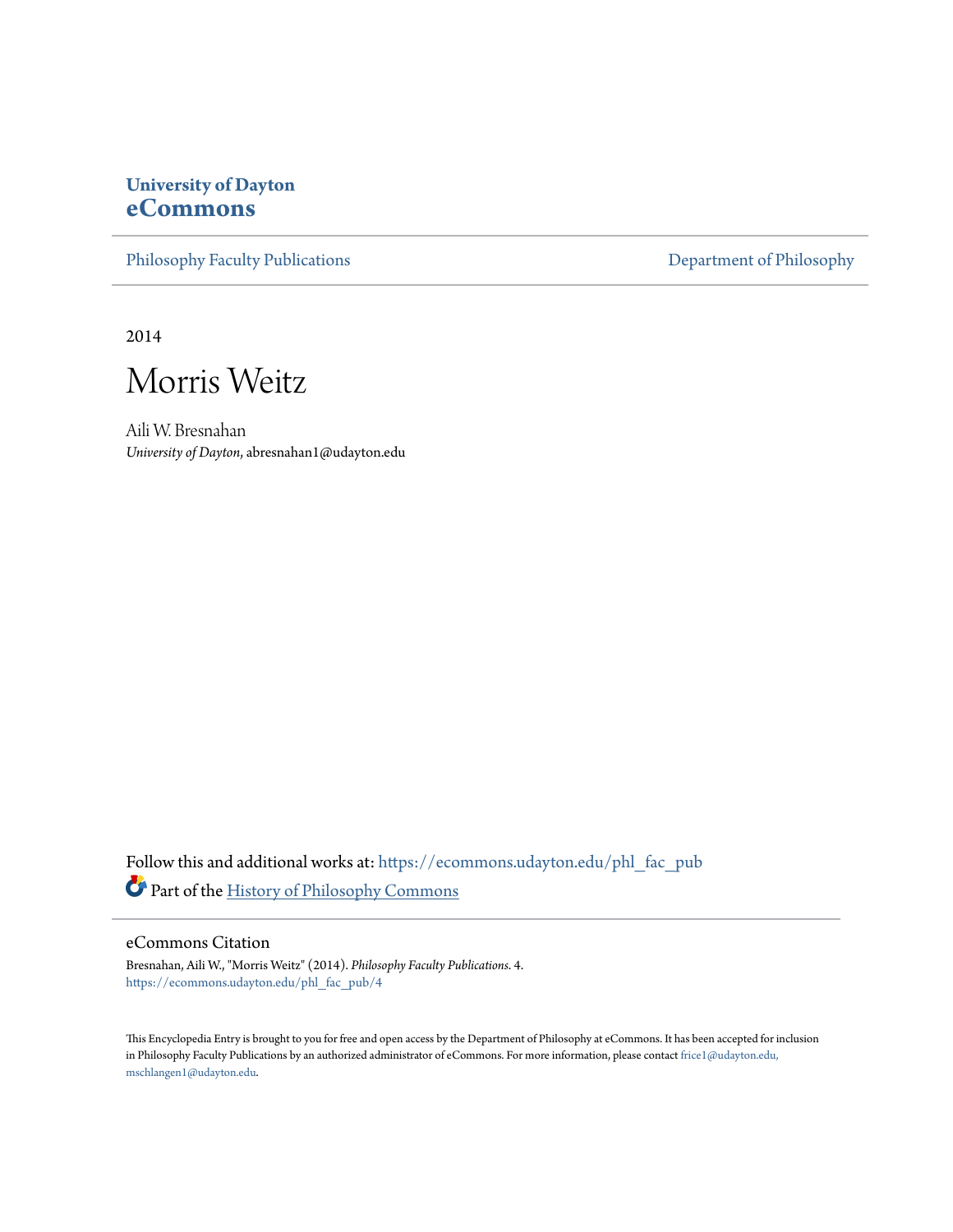Word Count: 2,494 [Main body text: 1,189; Bibliography: 1,305]

**Weitz, Morris** (1916-1981), American philosopher of aesthetics who focused primarily on ontology, interpretation, and literary criticism.

**Weitz' Initial Theory of Art.** Morris Weitz' initial theory of art was provided in his book, *Philosophy of the Arts* (Weitz 1950). Here Weitz calls his theory of art "empirical" and "organic," and he defined "art" as "an organic complex or integration of expressive elements embodied in a sensuous medium" (51). By "empirical" he means that his theory answers to the evidence provided by actual works of art. "Organic," for Weitz, means that each element is to be considered in relation to the others in a living and not merely mechanical way. Weitz also has a broad understanding of "expressive," which refers to an artistic property that functions as a semiotic sign, either of a specific emotional feeling, an emotional quality, or another sign of an emotional feature. These expressive signs are at once presentational and representational in his view, by which he means that they both *are* something and are *about* something (at the very least they are about emotion or emotional qualities). In this way his early theory of the art object can be classified as a formalist one that expands upon the traditions of Clive Bell and Roger Fry in a way that deepens the concept of form so that it provides particular kinds of emotional content, thereby incorporating the theories of John Dewey and a list of practicing artists and critics that includes DeWitt Parker, A.C. Bradley, Albert Barnes, Martha Graham, Frank Lloyd Wright and others. Indeed, in Weitz' initial theory form and content are identical; he denies that in art these are separable dichotomies, since both refer to the "what" and the "how" of an artwork as a whole (see 48-9).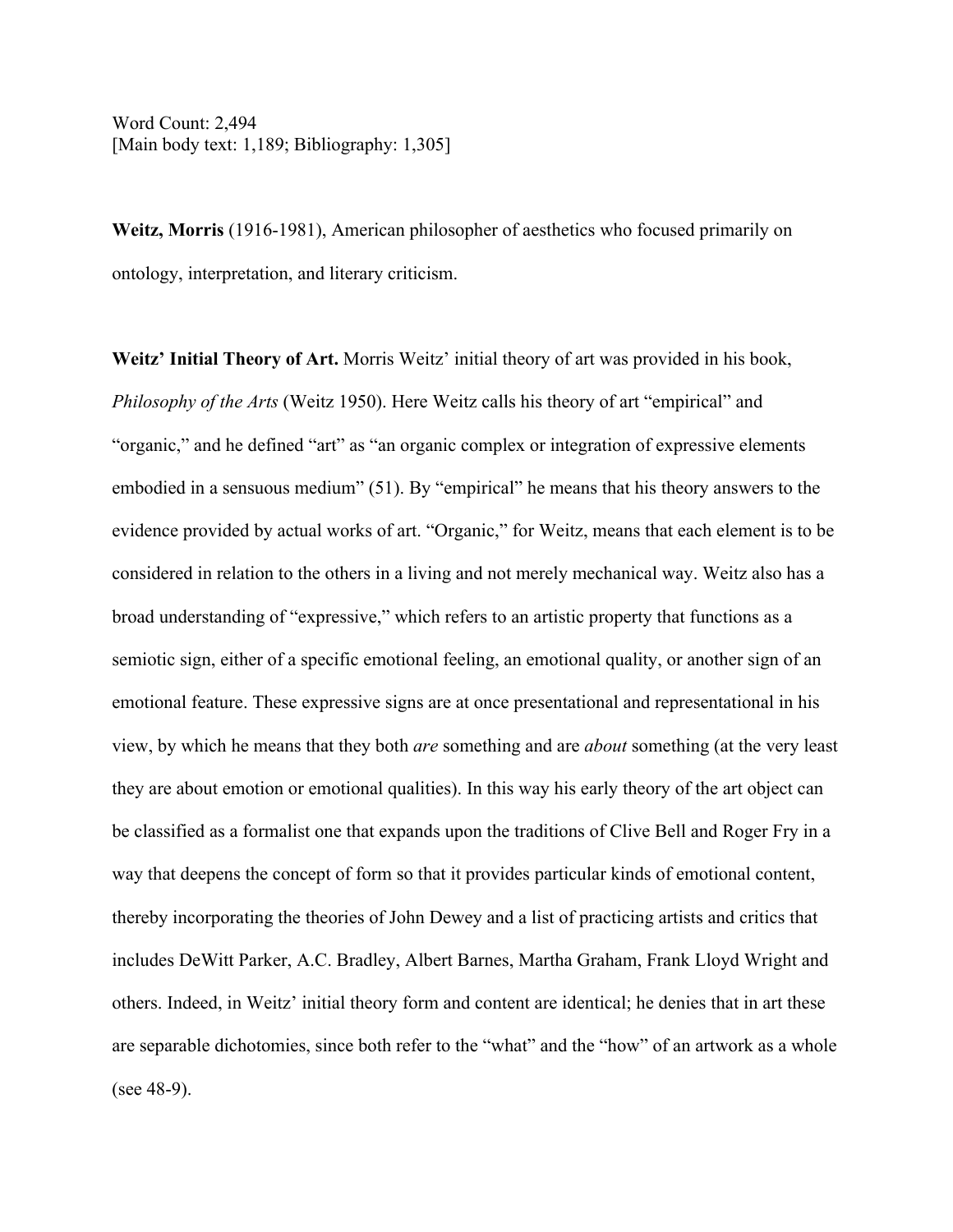**Weitz' Revised Theory of Art.** Weitz explicitly modified the above theory of art in his 1956 article, "The Role of Theory in Aesthetics," which was one of the Matchette Foundation prize essays for 1955. In this article he overturned his original claim in *Philosophy of the Arts* that his empirical and organic theory could produce a closed or real definition of art. It is this revised version that many philosophers have considered the *sine qua non* in support of the position that theories of art should be "open." Supporters of this view, for similar but non-identical reasons, included W.B. Gallie, W. E. Kennick and Benjamin R. Tilghman. Detractors included M.H. Abrams, M.W. Beal, Lee Brown, George Dickie, and Maurice Mandelbaum. A longer list of philosophers who addressed the issue of defining art in the late 1950s through the early 1970s can be found in Kennick 1979, 123-4.

An "open" definition, on Weitz' view, is not merely a convenience for avoiding the difficulty of identifying necessary and sufficient conditions. Instead Weitz claims that there *can be no* closed definition of art because art is the kind of product and enterprise that is so creative, adventurous and ever-changing that no closed set of defining properties or conditions can be found. Weitz' claim is that the concept of art is open because "art" is a concept like "game," as described by the later Wittgenstein, that names an artifact of cultural practice or language that requires the consent of those who participate in the practice in order to determine what falls within and what falls outside of the purview of that concept. (See Wittgenstein's *Philosophical Investigations.*) In short, his point is that art is the sort of concept that requires that any new or emerging artwork be subject to a decision on the part of the art-competent agents involved about whether or not to either extend the existing concept of art to cover it, to reject it as "not art," or to amend the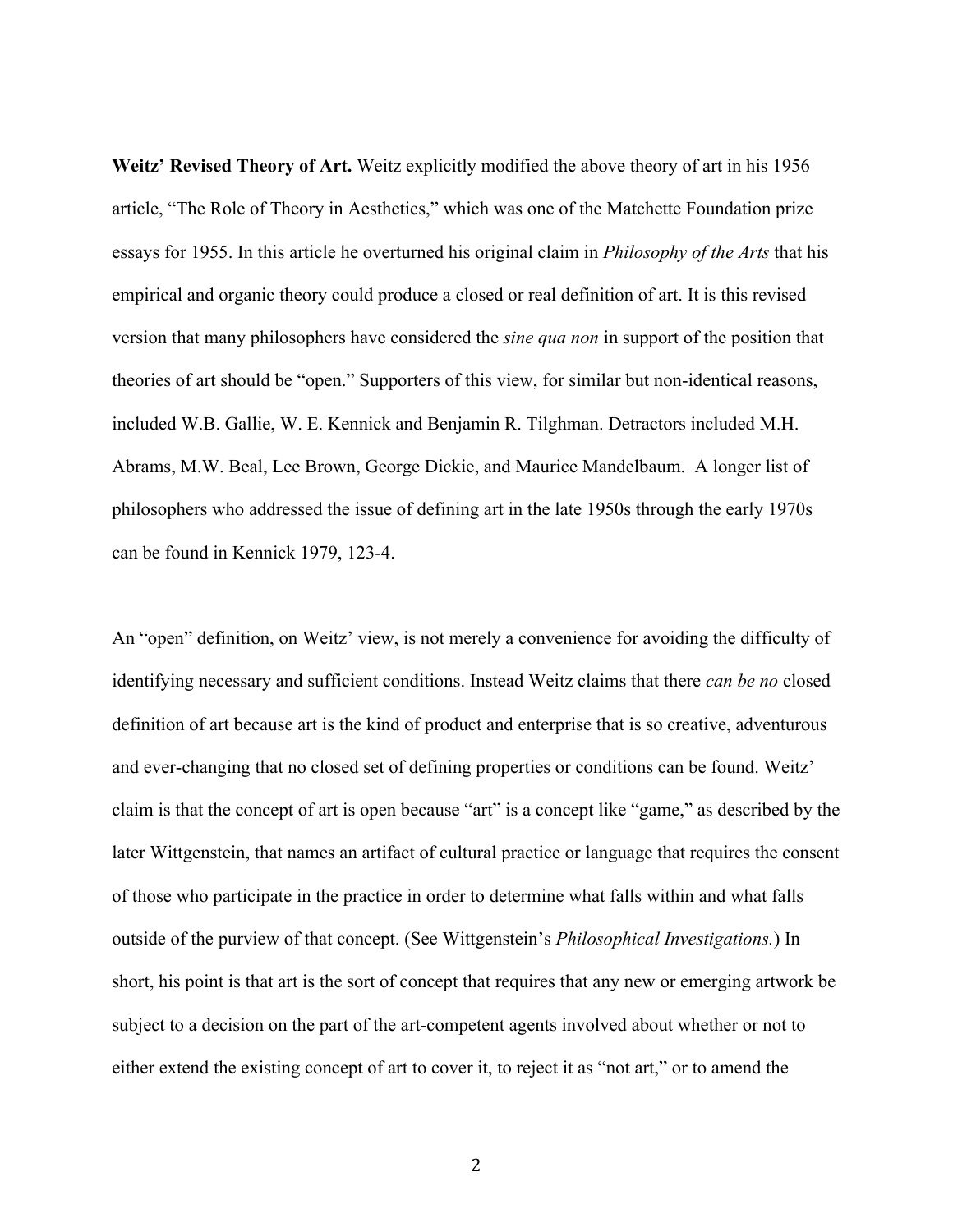existing concept of art so that it can include the new work. Since there can be no necessary and sufficient conditions for how to apply the concept of art to new cases, there can be no real definition of art in Weitz' view.

Weitz thus abandons the view that the definition of art he provided in *Philosophy of the Arts*  captures everything art is or could be. He continued to endorse the idea, however, that expressive, semiotic significance is important for understanding art. In fact, Weitz suggests that existing definitions of art are not without value in the sense that we can mine them for their insights about the important features of artworks. His recommendation is simply that rather than accept these definitions as closed, we instead see these definitional strategies as recommendations for us to attend to whatever features are highlighted by the theory at hand. An irony is that in claiming that *art* must resist all definitions of the "necessary-and-sufficientcondition" sort, Weitz has provided at least a necessary condition for new *theories* of art: that they must, in all cases, be open definitions.

**Interpretation and Truth Claims***.* In his article, "Does Art Tell the Truth?" and in chapter eight of *Philosophy of the Arts* Weitz asks if art can embody truth claims. His answer is "yes," particularly in reference to literature, which can be linguistically referential and thus make claims about the world that are either true or false. Besides these first-order truth claims, Weitz holds that works of literature can also have second-order "depth meanings," by which he means that they contain meanings that imply the truth of claims not explicitly stated. An example he gives is Richard Wright's novel, *Native Son*, which despite the absence of explicit statement, can be interpreted to make claims that can be proven either true or false, such as claims about the

3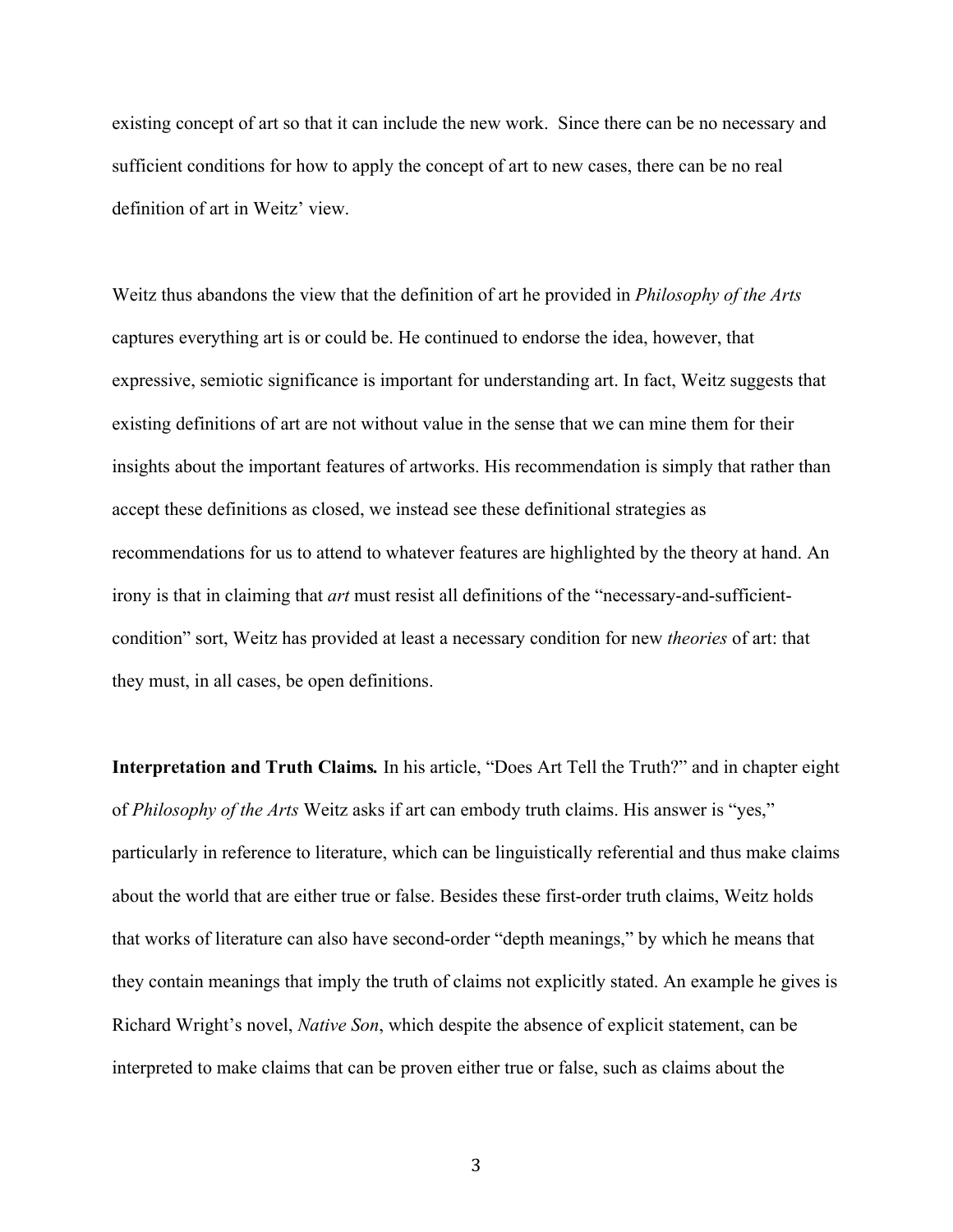capacity of the modern man to make free choices that are not destructive. Non-linguistic arts such as painting, Weitz claims, can also make truth claims, but they do so through the use of symbols. As to music Weitz is less certain; the most he will say is that some music contains analogues of truth claims, by which he means, for example, that a musical piece such as Beethoven's last quartet, Opus 135, could be (and indeed was) interpreted by critics and by Beethoven himself to mean something analogous to "life is good" or "that affirmation of life is the answer to doubt" (Weitz 1950, 152). If this is right then music can make at least overall assertions or truth claims. One could imagine, in light of this, that any music that could be conceived as representational or metaphorical in some way, such as Billy Strayhorn's "Take the 'A Train'" (made famous by Duke Ellington) or that is a hybrid of story and music, such as Sergei Prokofiev's "Peter and the Wolf," could be conceived as providing musical assertions or truth claims that do not differ too much from those found in literature. These musical pieces, for example, could be conceived of as making a musical statement about the qualitative nature of urban train riding or about the audacity and bravery of little boys. For arts like dance and theatre one can speculate that Weitz would find that they can also embody truth claims – linguistically, symbolically, or (like some music) via analogues to truth claims.

# **Bibliography**

#### **Selected Works**

**[\*Note to editors: If this is too long we can cut "Does Art Tell the Truth?" which is duplicated for the most part in** *The Philosophy of the Arts***. The articles on Goodman, Langer and aesthetic education could also be cut if space is needed.]**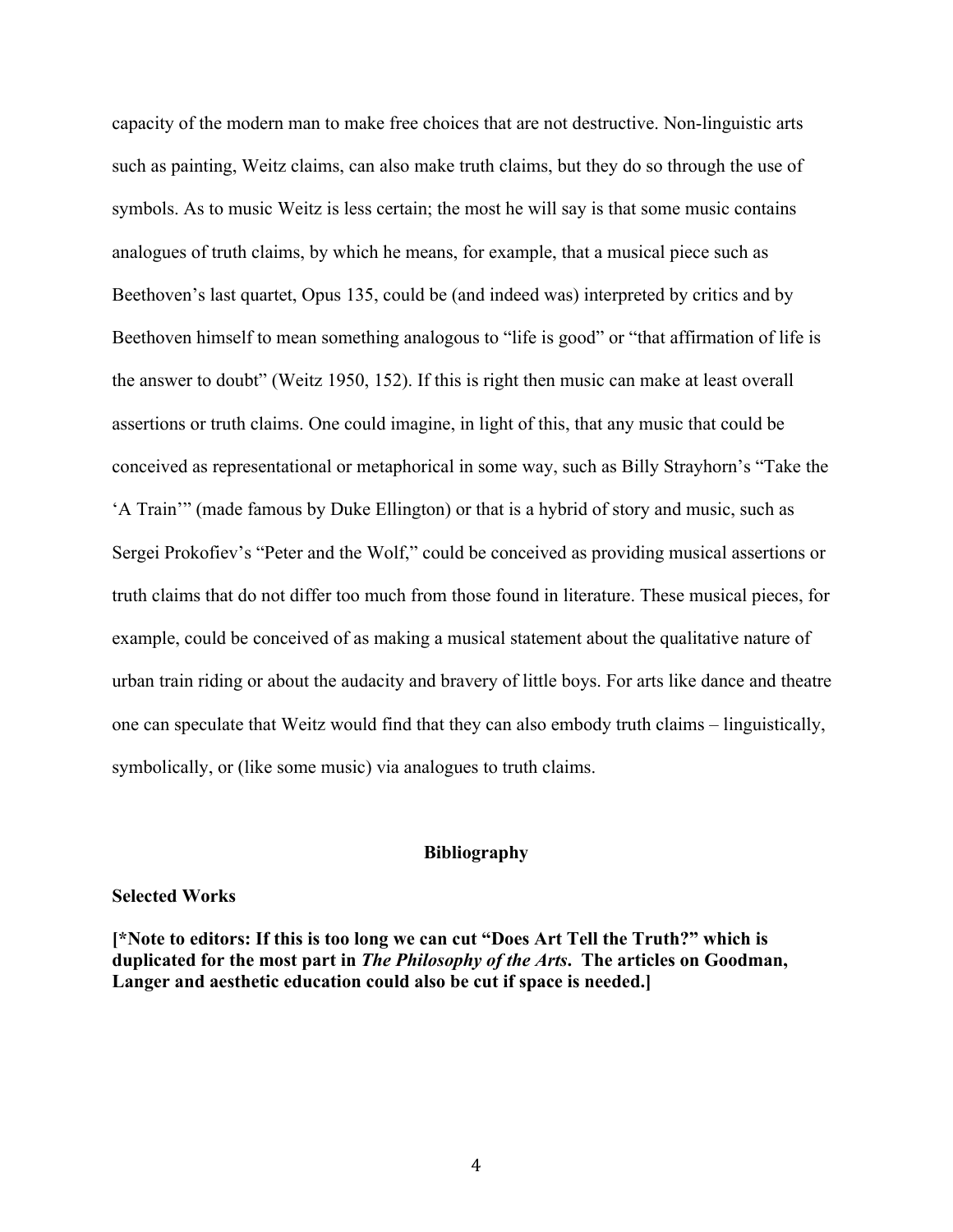- Weitz, Morris. "Art." In *The Opening Mind: A Philosophical Study of Humanistic Concepts.*  Chicago: University of Chicago Press, 1978, Ch. 3, 49-90. This is a reply to Abrams, Dickie and Mandelbaum.
- Weitz, Morris. "Art: Who Needs It?" *Journal of Aesthetic Education* 10, No. 1 (Jan., 1976): 19- 27.
- Weitz, Morris. "Criticism without Evaluation." *The Philosophical Review* 61, No. 1 (Jan., 1952): 59-65.
- Weitz, Morris. "Does Art Tell the Truth?" *Philosophy and Phenomenological Research* 3, No. 3 (March 1943): 338-48.
- Weitz, Morris. *Hamlet and the Philosophy of Literary Criticism.* Chicago and London: University of Chicago Press, 1964.
- Weitz, Morris. "Interpretation and the Visual Arts." *Theoria* 39 (1973): 101-12. This article critically evaluates the philosophical theories of interpretation of his time and then argues for a philosophy of interpretation that describes the actual interpretive practices of art critics.
- Weitz, Morris. *Philosophy in Literature: Shakespeare, Voltaire, Tolstoy & Proust*. Detroit: Wayne State University, 1963.

Weitz, Morris. *Philosophy of the Arts.* Cambridge: Harvard University Press, 1950.

- Weitz, Morris. "Professor Goodman on the Aesthetic." *The Journal of Aesthetics and Art Criticism* 29, No. 4 (Summer, 1971): 485-7.
- Weitz, Morris. "Reasons in Criticism." *The Journal of Aesthetics and Art Criticism* 20, No. 4 (Summer, 1962): 429-37.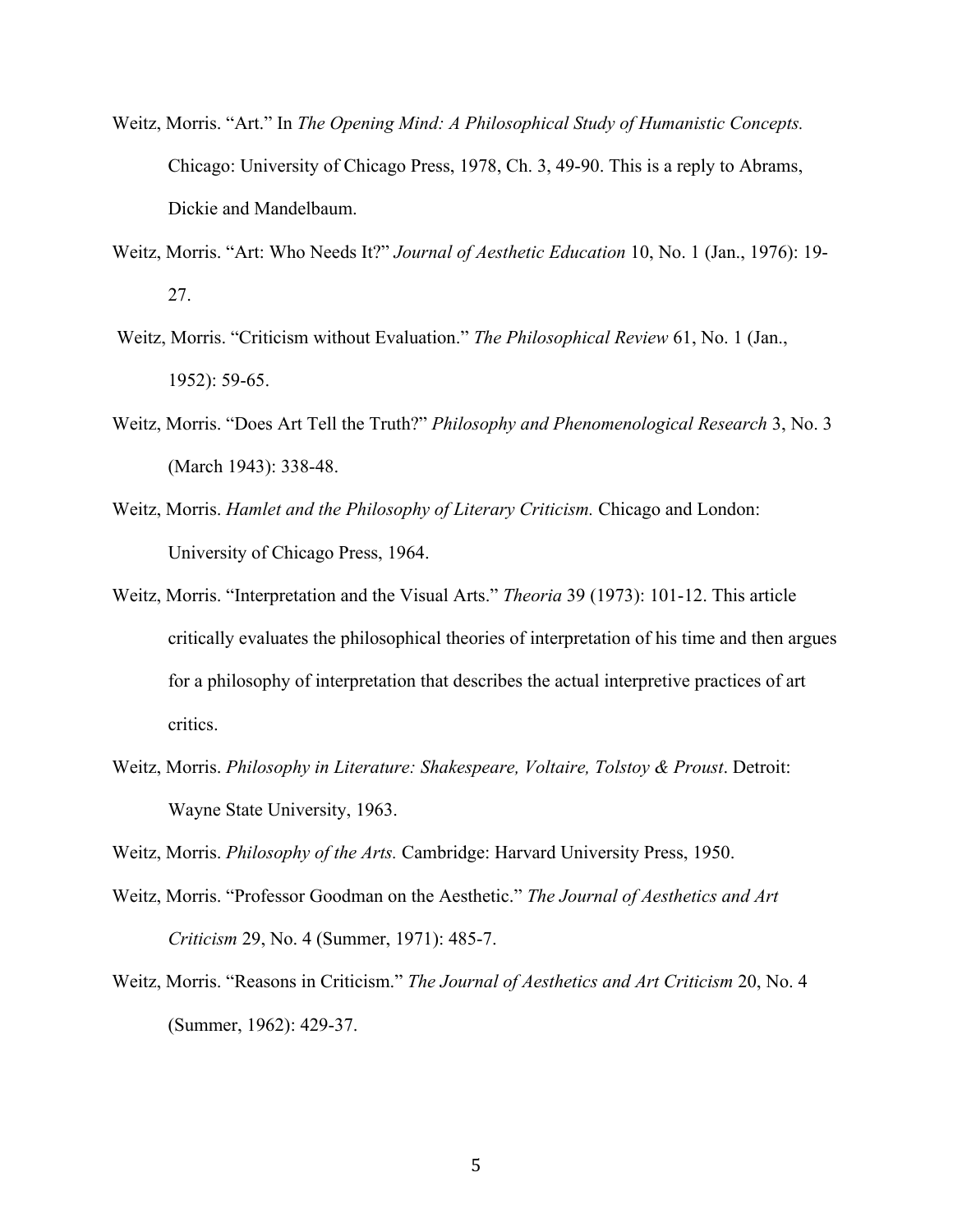- Weitz, Morris. "Research on the Arts and in Aesthetics: Some Pitfalls, Some Possibilities." *Journal of Aesthetic Education* 11, No. 2, *Special Issue: Research and Development in Aesthetic Education* (Apr., 1977): 9-15.
- Weitz, Morris. "Symbolism and Art." *The Review of Metaphysics* 7, No. 3 (March 1954): 466- 81. This article is primarily a critique of Susanne Langer's theory of art as provided in her books, *Philosophy in a New Key* and *Feeling and Form.*
- Weitz, Morris. "The Logic of Art: A Rejoinder to Dr. Hoekstra." *Philosophy and Phenomenological Research* 5, No. 3 (Mar., 1945): 378-84.
- Weitz, Morris. "The Role of Theory in Aesthetics." *The Journal of Aesthetics and Art Criticism* 15, No. 1 (September 1956): 27-35.
- Weitz, Morris. "What Is Aesthetic Education?" *Educational Theatre Journal* 24, No. 1 (Mar., 1972): 1-4.
- Weitz, Morris. "Wittgenstein's Aesthetics." In *Language and Aesthetics: Contributions to the Philosophy of Art*, edited by Benjamin R. Tilghman. Lawrence/Manhattan/Wichita: The University Press of Kansas, 1973, 7-20.

## **Selected Secondary Sources**

- Abrams, M.H. "What's the Use of Theorizing About the Arts?," In *In Search of Literary Theory.*  Ithaca, New York: Cornell University Press, 1972.
- Beal, M.W. "Essentialism and Closed Concepts." *Ratio* 16 (1974): 190-205.
- Brown, Lee R. "Definitions and Art Theory." *The Journal of Aesthetics and Art Criticism* 28 (1969): 409-15.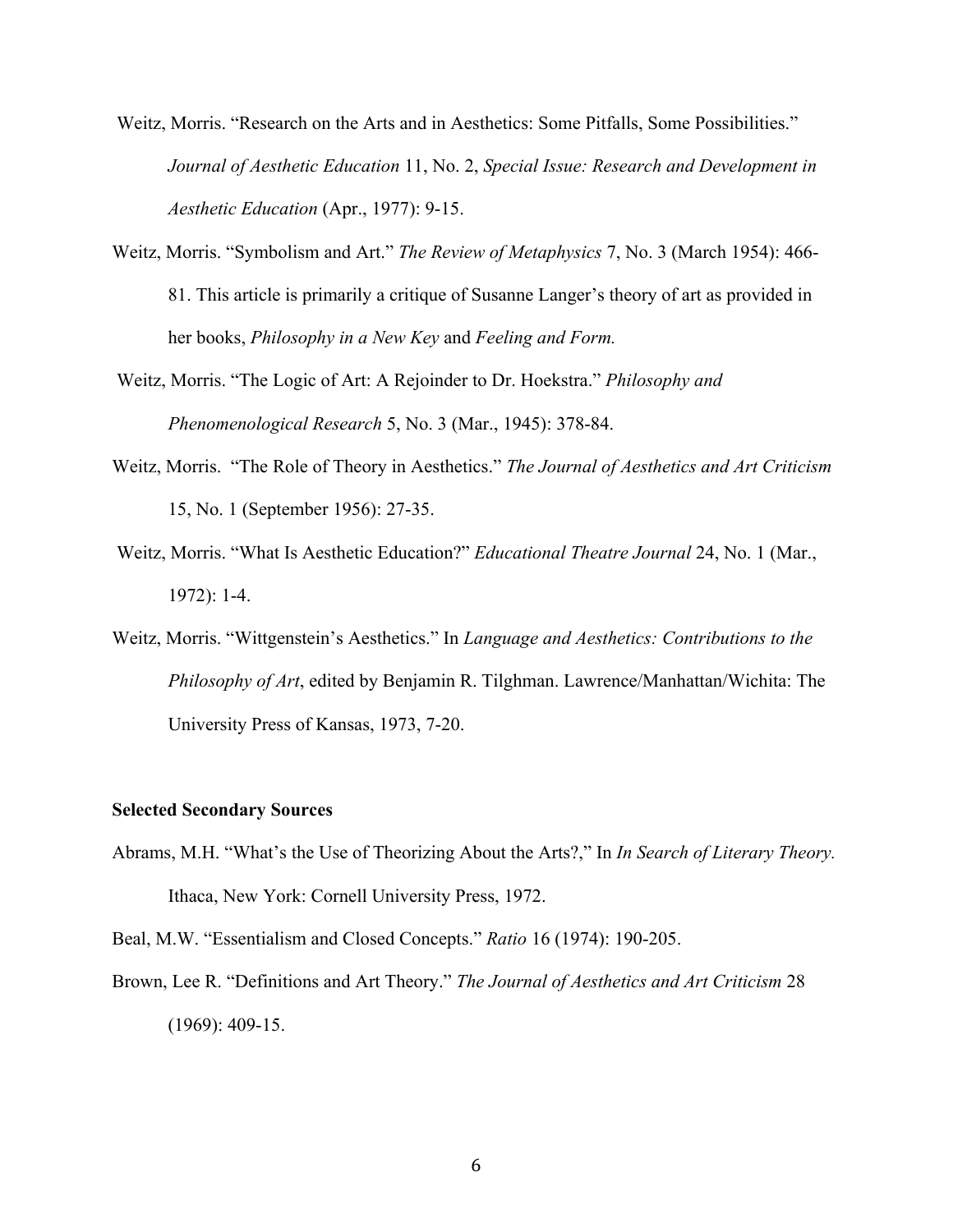- Dickie, George. "Defining Art." *American Philosophical Quarterly* 6, No. 3 (July 1969): 253- 256.
- -------. "The Institutional Conception of Art." In *Language and Aesthetics: Contributions to the Philosophy of Art*, edited by Benjamin R. Tilghman. Lawrence/Manhattan/Wichita: The University Press of Kansas, 1973, 21-30.
- Gallie, W.B. "Essentially Contested Concepts." *Proceedings of the Aristotelian Society* 56 (1956): 167-98.
- Hoekstra, Raymond. "Art and Truth, in Reply to Mr. Weitz." *Philosophy and Phenomenological Research* 5, No. 3 (Mar., 1945): 365-78.
- Kennick, W. E., editor. *Art and Philosophy: Readings in Aesthetics, Second Edition.* New York: St. Martin's Press, 1979.
- -----------. "Does Traditional Aesthetics Rest on a Mistake?" *Mind*, New Series 67, No. 267 (Jul., 1958): 317-34.
- Mandelbaum, Maurice. "Family Resemblances and Generalization Concerning the Arts." *American Philosophical Quarterly* 2, No. 3 (Jul., 1965): 219-28.
- Margolis, Joseph. "Mr. Weitz and the Definition of Art." *Philosophical Studies: An International Journal for Philosophy in the Analytic Tradition* 9, No. 5/6 (Oct. - Dec., 1958): 88-95.
- Tilghman, Benjamin R. "Wittgenstein, Games, and Art." *The Journal of Aesthetics and Art Criticism* 31 (1973): 517-24.
- Zerby, Lewis K. "A Reconsideration of the Role of Theory in Aesthetics. A Reply to Morris Weitz." *The Journal of Aesthetics and Art Criticism* 16, No. 2 (Dec., 1957): 253-5.